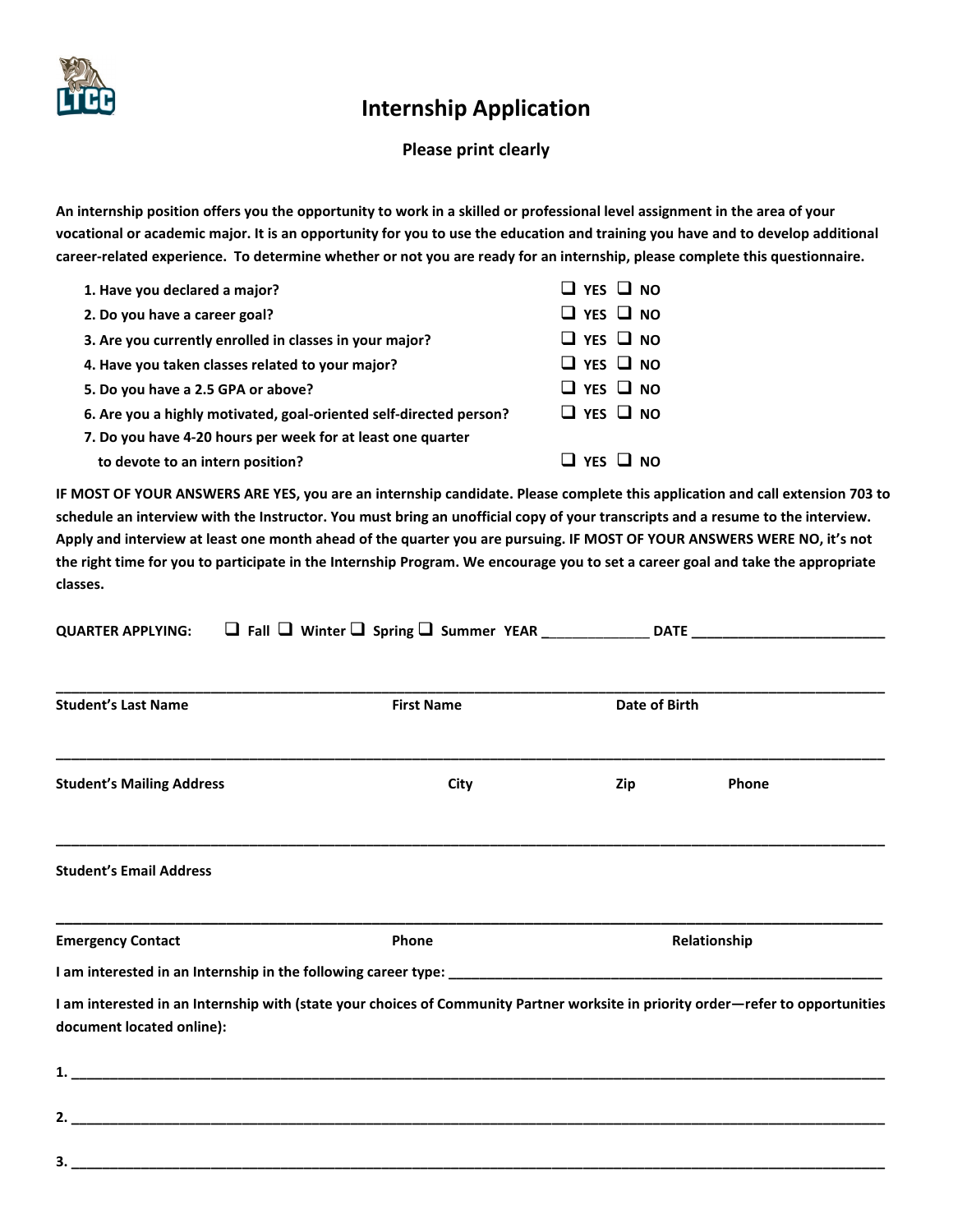

## **Internship Application**

| Are you a Veteran?                                                                                                                                |  | $\Box$ YES $\Box$ NO      |                                                                                                               |              | Are you a U.S. Citizen? $\Box$ YES $\Box$ NO |                 |                  |
|---------------------------------------------------------------------------------------------------------------------------------------------------|--|---------------------------|---------------------------------------------------------------------------------------------------------------|--------------|----------------------------------------------|-----------------|------------------|
| Are you currently enrolled in any of the following programs? Please check all that apply.                                                         |  |                           |                                                                                                               |              |                                              |                 |                  |
| <b>Disabled Services</b><br>ப                                                                                                                     |  | $\Box$ EOPS               | $\Box$ Financial Aid                                                                                          | $\Box$ VA    |                                              | $\Box$ Tutoring | $\Box$ Athletics |
|                                                                                                                                                   |  |                           | EMPLOYMENT HISTORY: (Be sure to include details about any work or volunteer experience in your career field)  |              |                                              |                 |                  |
| From / To                                                                                                                                         |  | <b>Company / Location</b> | <b>Job Title</b>                                                                                              |              | PT / FT                                      | Reason          |                  |
|                                                                                                                                                   |  |                           | and Duties                                                                                                    |              | Temp                                         | for Leaving     |                  |
|                                                                                                                                                   |  |                           |                                                                                                               |              |                                              |                 |                  |
|                                                                                                                                                   |  |                           |                                                                                                               |              |                                              |                 |                  |
|                                                                                                                                                   |  |                           |                                                                                                               |              |                                              |                 |                  |
|                                                                                                                                                   |  |                           |                                                                                                               |              |                                              |                 |                  |
|                                                                                                                                                   |  |                           |                                                                                                               |              |                                              |                 |                  |
|                                                                                                                                                   |  |                           |                                                                                                               |              |                                              |                 |                  |
|                                                                                                                                                   |  |                           |                                                                                                               |              |                                              |                 |                  |
|                                                                                                                                                   |  |                           |                                                                                                               |              |                                              |                 |                  |
|                                                                                                                                                   |  |                           | What is your declared major at LTCC? ________________________________What is your current GPA? _________      |              |                                              |                 |                  |
|                                                                                                                                                   |  |                           | Do you plan to transfer? $\Box$ YES $\Box$ NO If yes, what will your transfer major be? _____________________ |              |                                              |                 |                  |
|                                                                                                                                                   |  |                           |                                                                                                               |              |                                              |                 |                  |
|                                                                                                                                                   |  |                           |                                                                                                               |              |                                              |                 |                  |
|                                                                                                                                                   |  |                           | Please indicate the classes in which you are currently enrolled:                                              |              |                                              |                 |                  |
| <b>Class</b>                                                                                                                                      |  | <b>Units</b>              |                                                                                                               | <b>Class</b> |                                              |                 | <b>Units</b>     |
|                                                                                                                                                   |  |                           |                                                                                                               |              |                                              |                 |                  |
|                                                                                                                                                   |  |                           |                                                                                                               |              |                                              |                 |                  |
|                                                                                                                                                   |  |                           |                                                                                                               |              |                                              |                 |                  |
| Please indicate the classes you have taken or are currently taking which relate to your major and/or career goal.<br><b>School or Institution</b> |  |                           |                                                                                                               |              |                                              |                 |                  |
| <b>Classes</b>                                                                                                                                    |  |                           |                                                                                                               |              |                                              |                 |                  |
|                                                                                                                                                   |  |                           |                                                                                                               |              |                                              |                 |                  |
|                                                                                                                                                   |  |                           |                                                                                                               |              |                                              |                 |                  |
| If you are currently working, how many hours per week do you work and what is your work schedule?                                                 |  |                           |                                                                                                               |              |                                              |                 |                  |
|                                                                                                                                                   |  |                           |                                                                                                               |              |                                              |                 |                  |